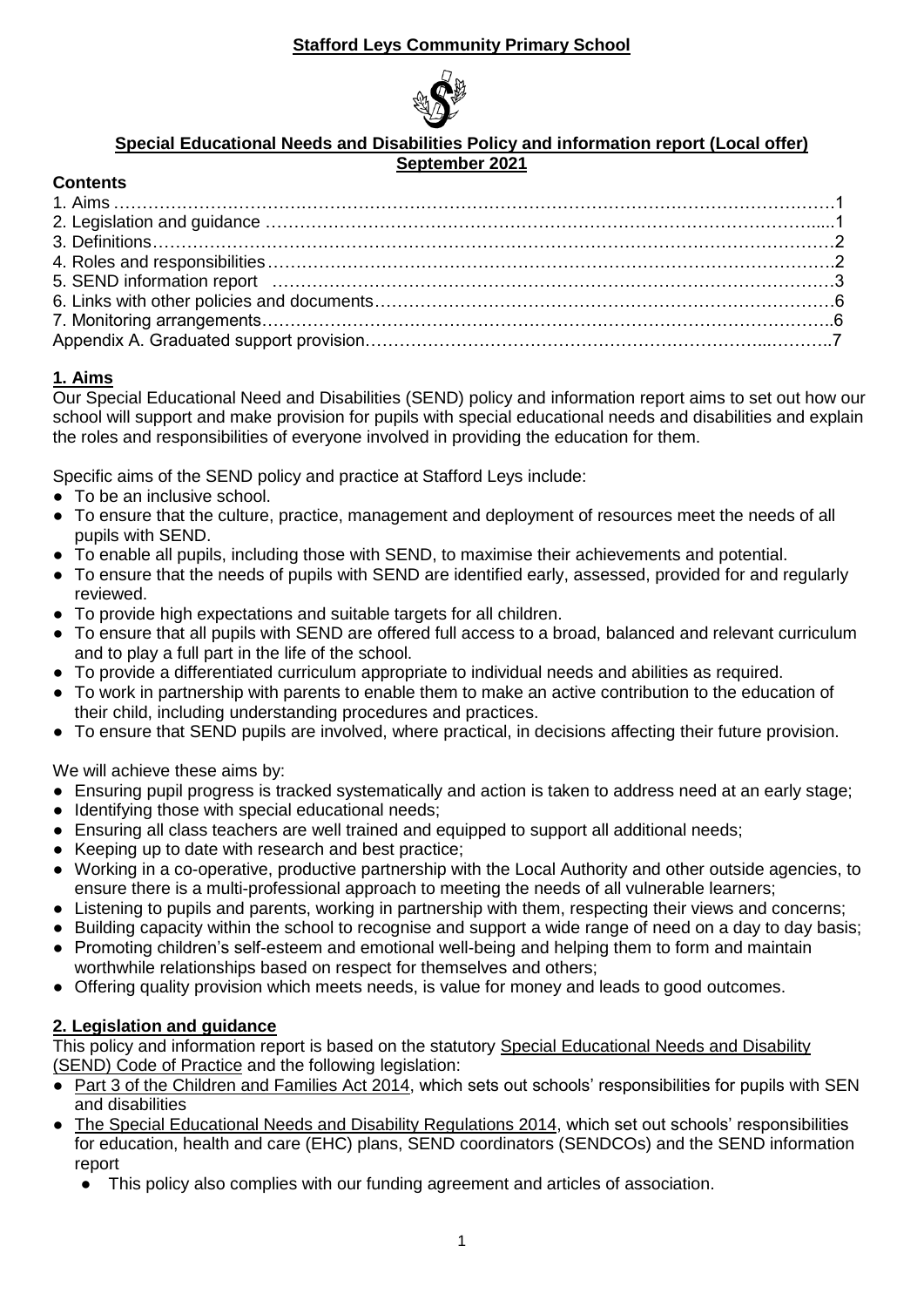# **3. Definitions**

A pupil has SEND if they have a learning difficulty or disability which calls for special educational provision to be made for them.

They have a learning difficulty or disability if they have:

- A significantly greater difficulty in learning than the majority of others of the same age, or
- A disability which prevents or hinders them from making use of facilities of a kind generally provided for others of the same age in mainstream schools

Special educational provision is educational or training provision that is additional to, or different from, that made generally for other children or young people of the same age by mainstream schools.

### **4. Roles and responsibilities**

## **4.1 The Special Educational Needs and Disability Coordinator (SENDCo)**

At Stafford Leys, the SENDCo is Mrs Emma Hughes. She can be contacted via the school office on 0116 2392482 or via email to ehughes@staffordleys.bepschools.org

The SENDCo will:

- Work with the headteacher and SEND governor to determine the strategic development of the SEND policy and provision in the school;
- Have day-to-day responsibility for the operation of this SEND policy and the co-ordination of specific provision made to support individual pupils with SEND, including those who have EHC plans;
- Provide professional guidance and work with staff, parents, and other agencies to ensure that pupils with SEND receive appropriate support and high quality teaching;
- Advise on the graduated approach to providing SEND support;
- Advise on the deployment of the school's delegated budget and other resources to meet pupils' needs effectively;
- Be the point of contact for external agencies, especially the local authority and its support services;
- Liaise with potential next providers of education to ensure pupils and their parents are informed about options and a smooth transition is planned;
- Work with the headteacher and governing board to ensure that the school meets its responsibilities under the Equality Act 2010 with regard to reasonable adjustments and access arrangements;
- Ensure the school keeps the records of all pupils with SEND up to date.

#### **4.2 The SEND governor**

The SEND governor at Stafford Leys is Mr James Cross. He can be contacted via the school office on 0116 2392482 or via email to office@staffordleys.bepschools.org

The SEND governor will:

- Help to raise awareness of SEND issues at governing body meetings:
- Monitor the quality and effectiveness of SEND and disability provision within the school and update the governing body on this;
- Work with the headteacher and SENDCo to determine the strategic development of the SEND policy and provision in the school.

## **4.3 The headteacher**

The headteacher will:

- Work with the SENDCo and SEND governor to determine the strategic development of the SEND policy and provision in the school;
- Have overall responsibility for the provision and progress of learners with SEND and/or a disability.

## **4.4 Class teachers**

Each class teacher is responsible for:

- The progress and development of every pupil in their class;
- Working closely with any teaching assistants or specialist staff to plan and assess the impact of support and interventions and how they can be linked to classroom teaching;
- Working with the SENDCo to review each pupil's progress and development and decide on any changes to provision;
- Ensuring they follow this SEND policy.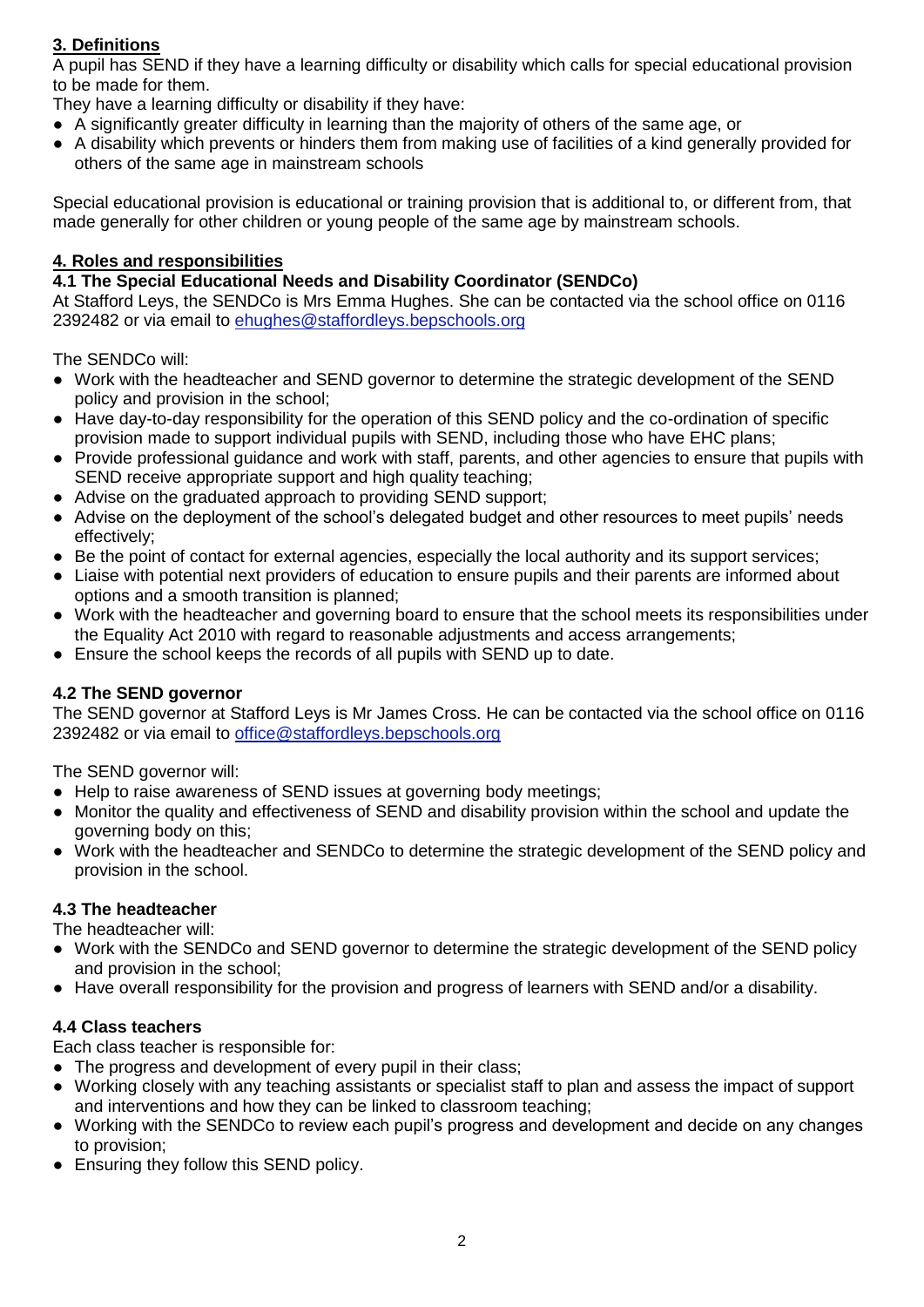## **5. SEND information report**

## **5.1 The kinds of SEND that are provided for**

Stafford Leys currently provides additional and/or different provision for a range of needs, including:

- Communication and interaction, for example, autistic spectrum disorder, speech and language difficulties;
- Cognition and learning, for example, dyslexia, dyspraxia;
- Social, emotional and mental health difficulties, for example, attention deficit hyperactivity disorder (ADHD);
- Sensory and/or physical needs, for example, visual impairments, hearing impairments, processing difficulties, epilepsy;
- Moderate/severe/profound and multiple learning difficulties.

### **5.2 Identifying pupils with SEND and assessing their needs**

At Stafford Leys Primary School we provide every child with Quality First Teaching across the curriculum and access to time limited interventions. We will assess each pupil's current skills and levels of attainment on entry, which will build on previous settings and Key Stages, where appropriate.

Class teachers will make regular assessments of progress for all pupils and identify those whose progress: • Is significantly slower than that of their peers starting from the same baseline;

- Fails to close the attainment gap between the child and their peers;
- Widens the attainment gap.
- Attainment falls below the Key Stage expectations at the end of Key Stage One. This is identified following the KS1 SATs.

This may include progress in areas other than attainment, for example, social needs. Slow progress and low attainment will not automatically mean a pupil is recorded as having SEND.

When deciding whether special educational provision is required, we will start with the desired outcomes, including the expected progress and attainment, and the views and the wishes of the pupil and their parents. We will use this to determine the support that is needed and whether we can provide it by adapting our core offer, or whether something different or additional is needed.

Notes of early concerns and discussions between staff and parents will be recorded using an 'initial concerns' document and will be added to the pupil's record.

Where initial concerns have been identified, the child's progress will be closely monitored for a period of six weeks. At the end of this time, the evidence of progress will be considered and a decision of how to move forward will be made. This could be that further support and adaptations are required and so the child will be placed on the SEND register or it could be decided that the child requires no additional support and is removed from initial concerns.

Where additional or differentiated support is required, an individual education plan (IEP) will be drawn up to identify three or four targets specific for the child. The plan will identify approaches to achieve the targets will be agreed with parents.

If a child has a disability which requires adaptions to be made to the curriculum and/ or school environment they will also be placed on the SEND record. We will endeavour to ensure all appropriate adaptions are made to ensure inclusivity.

## **5.3 Consulting and involving pupils and parents**

We will have an early discussion with the pupil and their parents when identifying whether they need special educational provision. These conversations will make sure that:

- Everyone develops a good understanding of the pupil's areas of strength and difficulty;
- We take into account the parents' concerns;
- Everyone understands the agreed outcomes sought for the child;
- Everyone is clear on what the next steps are.
- Communication between staff, parents and the pupil will continue as required throughout.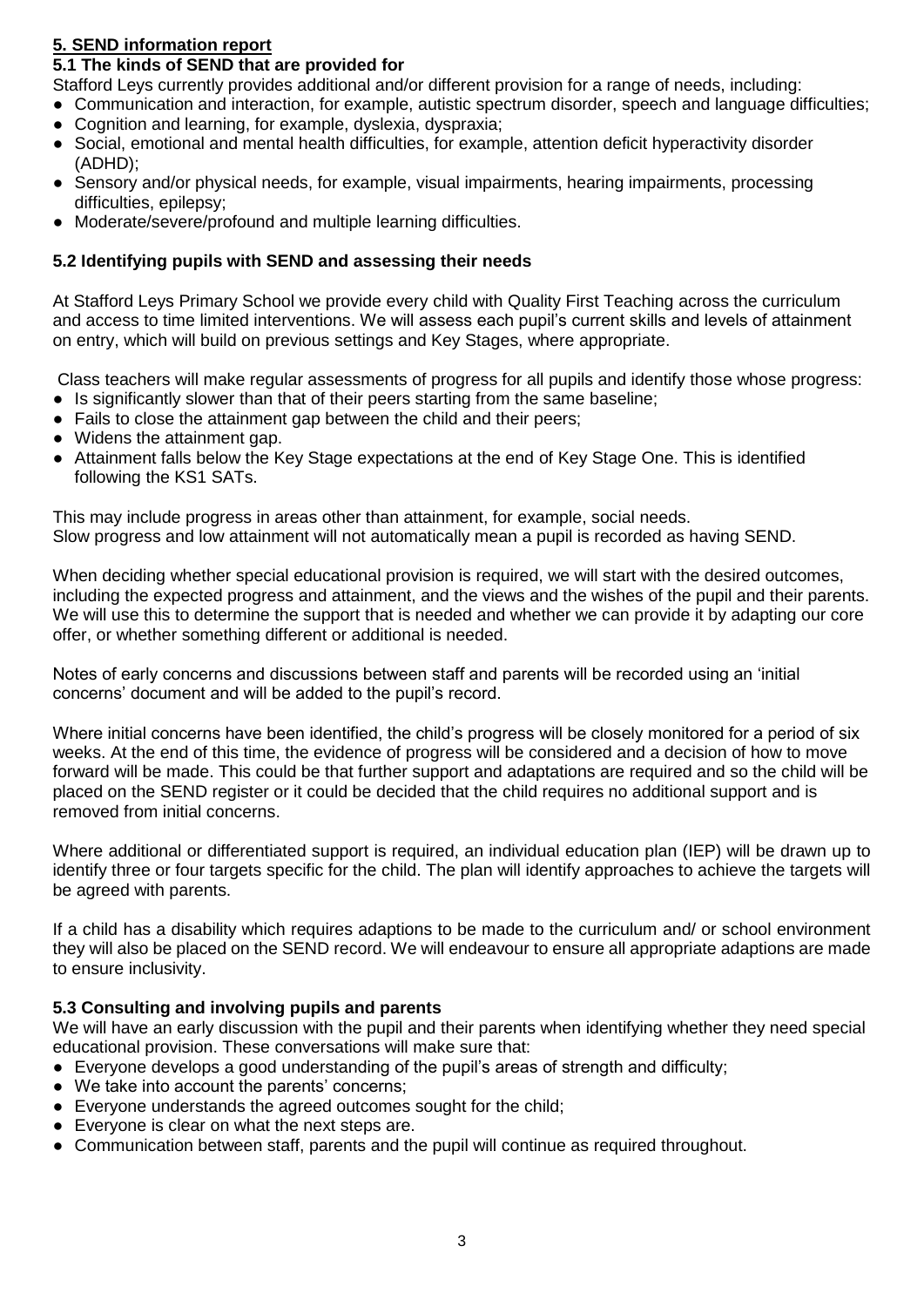### **5.4 Assessing and reviewing pupils' progress towards outcomes**

We will follow the graduated approach and the four-part cycle of **assess, plan, do, review**.

The class teacher will work with the SENDCo to carry out a clear analysis of the pupil's needs. This will draw on:

- The teacher's assessment and experience of the pupil;
- Their previous progress and attainment and behaviour;
- Other teachers' assessments, where relevant;
- The individual's development in comparison to their peers and national data;
- The views and experience of parents;
- The pupil's own views;
- Advice from external support services, if relevant.

The assessment will be reviewed regularly.

All teachers and support staff who work with the pupil will be made aware of their needs, the outcomes sought, the support provided, and any teaching strategies or approaches that are required. We will regularly review the effectiveness of the support and interventions and their impact on the pupil's progress.

Where a child continues to have difficulties, despite quality support, advice will be sought from specialist advice from external services. All external advice and support received will be recorded and this will be kept in the child's file and copied to the SENDCo.

Should a child fail to make progress, despite Quality First Teaching and targeted interventions, we will use appropriately qualified personnel from 'outside agencies' to make assessments and inform further action. Where the school recognises that there may be a significant cost to the school to secure appropriate support for the child, due to significant and sustained learning issues, in may be appropriate to escalate the level of support for the individual. An application may be made for additional funding to the Local Authority, having regard to the criteria for funding provided through SENDA service. The school will be responsible for managing any funds received.

In some cases, children will have a wide range of complex issues, including health and welfare, which will affect their education. Where the need is such that significant support is needed from a range of sources, an application will be made to the Local Authority for an Education, Health and Care plan, which will be drawn up in consultation with parents, the child and external services involved in the child assessment or education. This will be reviewed annually and will last for the duration of a key stage. At the end of each key stage, the pupils needs will be reviewed and considerations of their age and the next stage of their development taken into account when planning provision.

Please refer to Appendix A for a summary of the SEND Pathway

#### **5.5 Supporting pupils moving between schools**

At Stafford Leys, children usually stay with the same teacher for one academic year. We have a transition day within the school during the summer term enabling children to meet their new teacher. Termly open sessions enable parents to keep abreast of the work their children are doing and give a chance to familiarise themselves with methods and standards. Parents' evenings and regular informal contact through an 'open door' policy provide good opportunities for parents and teachers to communicate.

Children entering school within the Early Year Foundation Stage visit the school prior to joining. Parents meet the teaching team and pass on information relevant to the development of their child. Pre –school providers involve the SENDCO and class teacher in pre-school meetings for children causing concern.

When a pupil moves to an alternative school, we will share information with the school they are moving to and pass records on.

Where appropriate, such as in preparation for the transition to secondary school, we provide additional support for SEND pupils. This support may include:

- Additional induction sessions at the school;
- 1:1 support during induction sessions;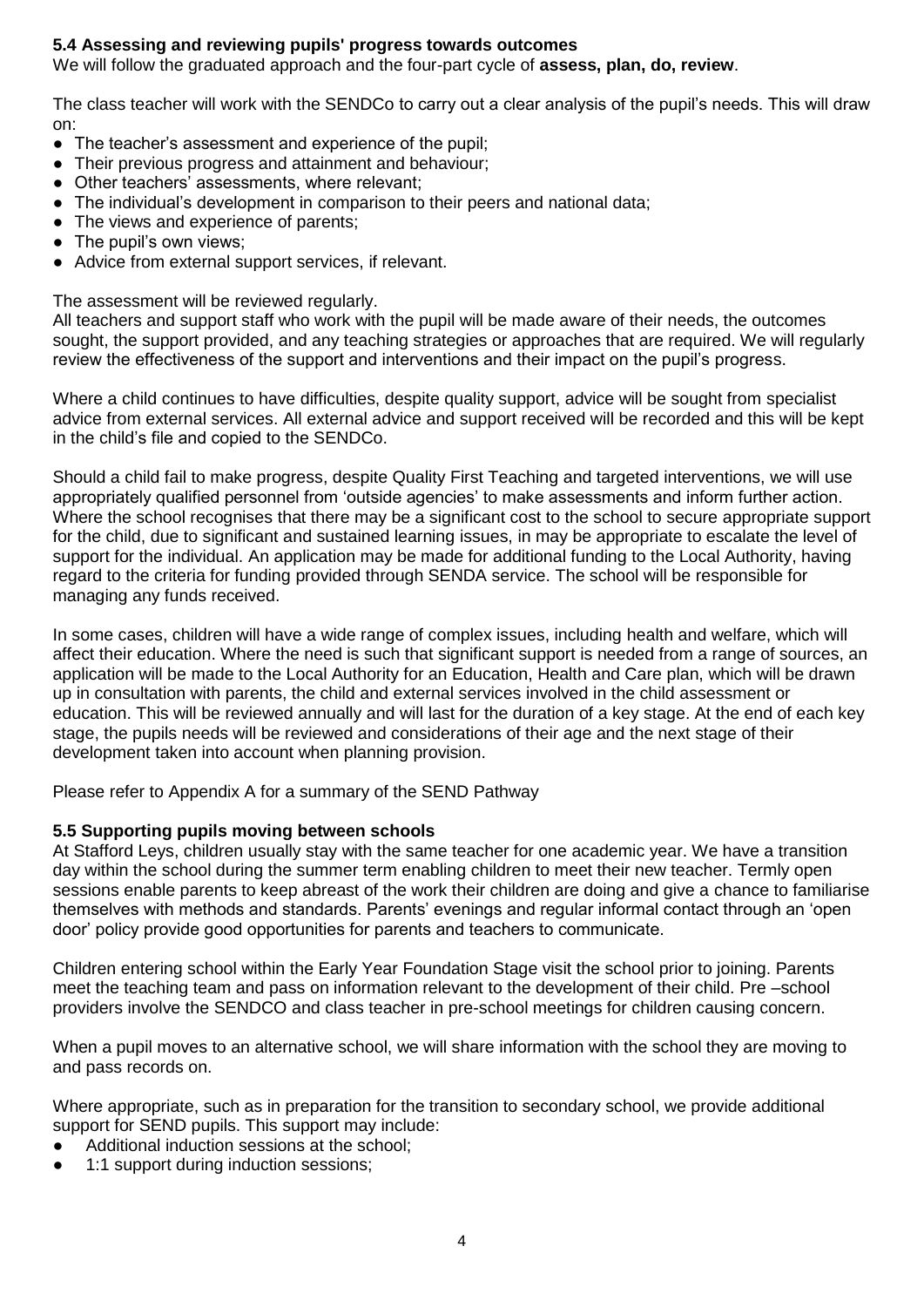## **5.6 Our approach to teaching pupils with SEND**

Teachers are responsible and accountable for the progress and development of all pupils in their class. Quality First Teaching is our first step in responding to pupils who have SEND. This will be differentiated for individual pupils. We will also provide specific interventions as appropriate.

## **5.7 Adaptations to the curriculum and learning environment**

We make the following adaptations to ensure all pupils' needs are met:

- Differentiating our curriculum to ensure all pupils are able to access it, for example, by grouping, 1:1 work, teaching style, content of the lesson, etc.;
- Adapting our resources and staffing;
- Using recommended aids, such as laptops, coloured overlays, visual timetables, larger font, etc.;
- Differentiating our teaching, for example, giving longer processing times, pre-teaching, reading instructions aloud, etc.

### **5.8 Additional support for learning**

Our Learning Support Assistants (LSAs) and Higher Level Teaching Assistants (HLTAs) are trained to deliver interventions to meet the specific needs of children. They work with pupils on a 1:1 or small group basis as appropriate.

### **5.9 Expertise and training of staff**

Our SENDCo is allocated specific time weekly to lead and manage SEND provision. She attends training and meetings regularly to ensure that she maintains an up to date knowledge and understanding within the area.

Teachers, LSA's and higher-level teaching assistants (HLTAs) are trained to deliver SEND provision to meet the needs of our pupils as appropriate.

Regular updates and training ensure that all staff are able to meet the needs of SEND pupils.

### **5.10 Securing equipment and facilities**

The SENDCo manages the SEND budget to ensure that appropriate equipment is purchased to meet the needs of our SEND pupils.

The school building can be fully accessed by wheelchair users and those with disabilities. The school facilities include a disabled toilet and disabled changing and shower facilities. Our accessibility plan is reviewed annually and is available from the school website.

## **5.11 Evaluating the effectiveness of SEND provision**

- We evaluate the effectiveness of provision for pupils with SEND by:
- Reviewing pupils' individual progress towards their goals at least termly;
- Reviewing the impact of interventions;
- Monitoring by the SENDCo;
- Holding annual reviews for pupils with EHC plans.

#### **5.12 Enabling pupils with SEND to engage in activities available to those in the school who do not have SEND**

All of our extra-curricular activities and school visits are available to all our pupils, including our before-and after-school clubs. All pupils are encouraged to go on the residential visits that we offer and are encouraged to take part in sports day/school plays/special workshops, etc. No pupil is ever excluded from taking part in these activities because of their SEND or disability.

## **5.13 Support for improving emotional and social development**

- We support pupils to improve their emotional and social development in the following ways:
- Specific 'nurture' provision:
- Specific interventions such as Emotional Literacy Support (ELSA)

We have a zero tolerance approach to bullying.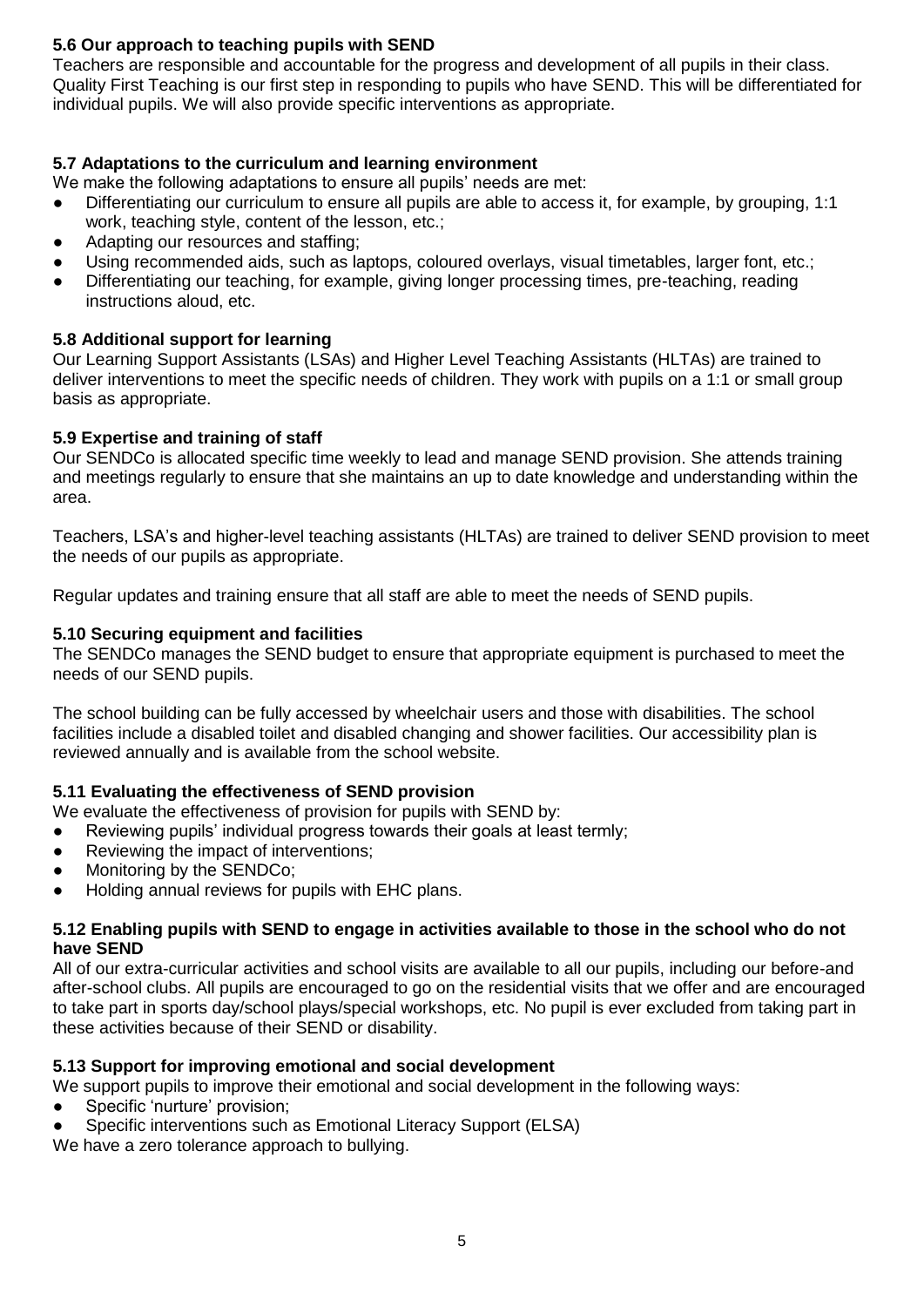## **5.14 Working with other agencies**

We work with many professionals to provide support for pupils with SEND. These include:

- Educational Psychologists;
- **Occupational Therapists**
- The Specialist Teaching Service;
- Speech and Language practitioners;
- Autism Outreach;
- The School Nurse.

## **5.15 Complaints about SEND provision**

Should a parent or carer have a concern about provision made for their child, they should, in the first instance, discuss this with the class teacher and SENDCo. If the concern continues this should contact the Headteacher, who will try to resolve the matter and can advise on formal procedures for complaint. At all stages, parents are able to seek advice from the Parent partnership Service.

The parents of pupils with disabilities have the right to make disability discrimination claims to the first-tier SEND tribunal if they believe that our school has discriminated against their child. They can make a claim about alleged discrimination regarding:

- Exclusions;
- Provision of education and associated services:
- Making reasonable adjustments, including the provision of auxiliary aids and services.
- For more information please visit: [https://www.gov.uk/courts-tribunals/first-tier-tribunal-special](https://www.gov.uk/courts-tribunals/first-tier-tribunal-special-educational-needs-and-disability)[educational-needs-and-disability.](https://www.gov.uk/courts-tribunals/first-tier-tribunal-special-educational-needs-and-disability)

### **5.16 Contact details of support services for parents of pupils with SEND**

Parents of children with SEND can contact the Early Years SEN Inclusion Service using the details below.

- Phone: 0116 305 9400
- [Email: STS@leics.gov.uk](about:blank)
- Address: Specialist Teaching Services, Room 600, County Hall, Glenfield, Leicestershire, LE3 8RA

### **5.17 Contact details for raising concerns**

Parents wishing to raise a concern regarding their child should contact their child's class teacher in the first instance.

#### **5.18 The local authority local offer**

The information within this policy along with procedures and practices followed at Stafford Leys are in line with the agreed Leicestershire Local offer. This can be found at [www.leicestershire.gov.uk/local-offer](http://www.leicestershire.gov.uk/local-offer)

#### **6. Links with other policies and documents**

This policy links to our policies on:

- **•** Accessibility
- **•** Behaviour
- Equality information and objectives
- Supporting pupils with medical conditions

## **7. Monitoring arrangements**

The effectiveness of this policy will be monitored regularly and evaluated at least annually via evidence collected in ways such as:

- Pupil progress reviews;
- Pupil progress data;
- Pupil attainment data:
- Lesson observations
- Learning walks
- Regular monitoring and evaluation by the SENDCo, phase and senior leaders;
- Parent and pupil voice

If concerns regarding policy implementation or effectiveness are identified, appropriate action will be taken. Following the annual review, this policy will be approved by the governor curriculum committee.

- Written by Sarah Hoult Date September 2021
	-
- **Endorsed by the Curriculum Governors Community Community Control Control Control Control Control Control Control Control Control Control Control Control Control Control Control Control Control Control Control Control Cont**